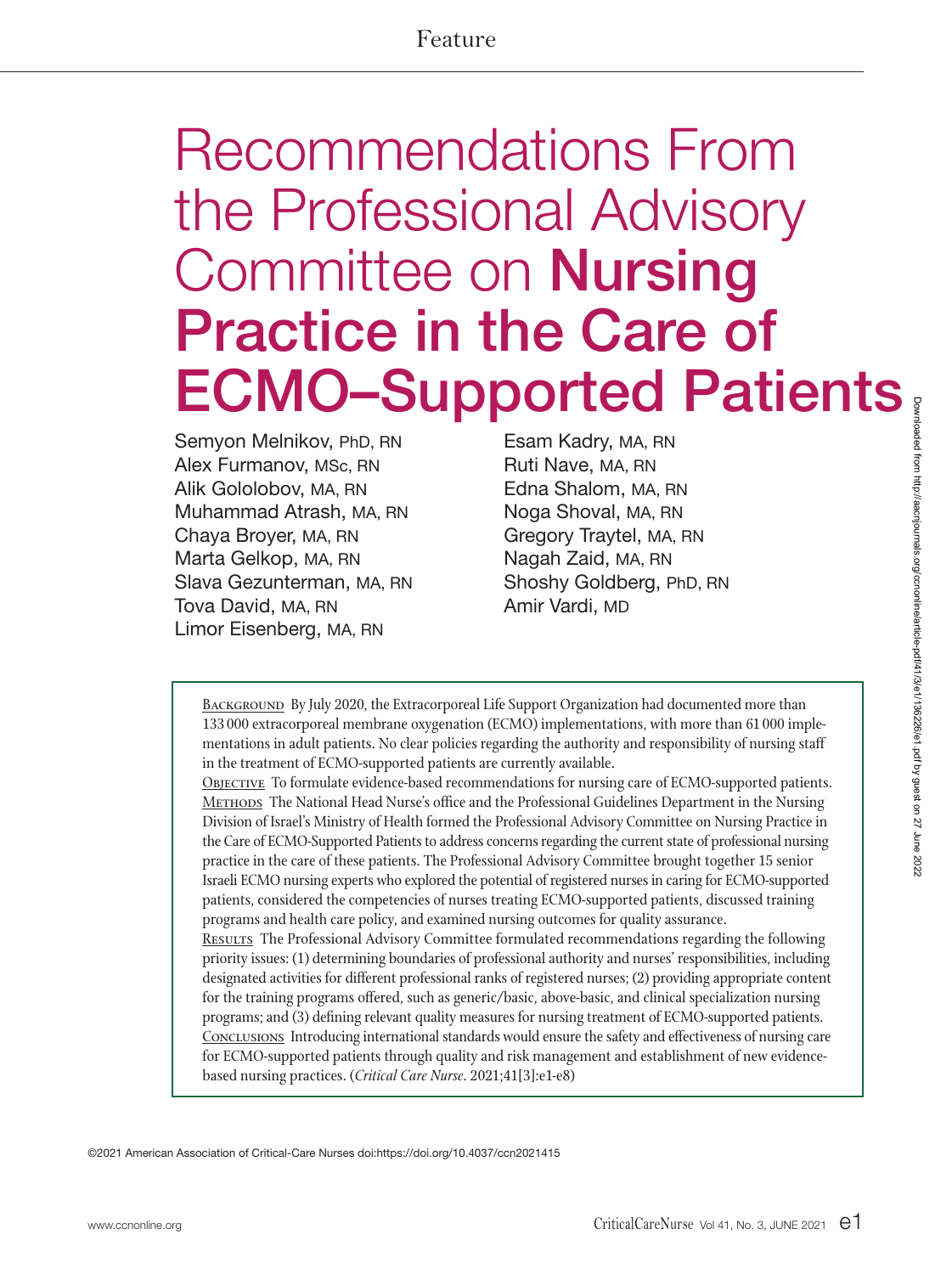**Extracorporeal membrane oxygenation (ECMO)**<br> **Extract provides support, for periods of days to weeks,**<br> **Extract to patients with respiratory failure, cardiac**<br> **Extracorporeal Life Support Orga provides support, for periods of days to weeks, to patients with respiratory failure, cardiac**  failure, or both.<sup>1</sup> The Extracorporeal Life Support Organization (ELSO), an international nonprofit consortium of health care institutions, maintains a registry of ECMO use around the world. From 1990 to July 2020, ELSO documented more than 133 000 ECMO implementations,

#### Authors

*Semyon Melnikov is a senior lecturer in the Department of Nursing, Steyer School of Health Professions, Sackler Faculty of Medicine, Tel Aviv University, Israel.* 

*Alex Furmanov is a head nurse of neuro and cardiothoracic surgery intensive care units (ICUs) at Hadassah Medical Center, Ein Kerem, Jerusalem, Israel.*

*Alik Gololobov is a coordinator of nursing professional develop- ment and standards at Assuta Medical Center, Tel Aviv.*

*Muhammad Atrash is a head nurse of the ICU at Baruch Padeh Medical Center, Poriya, Israel.*

*Chaya Broyer is a head nurse of the ICU at Shaare Zedek Medical Center, Jerusalem.*

*Marta Gelkop is a head nurse of the Cardiothoracic Surgery Depart- ment at Rabin Medical Center, Petah Tikva, Israel.*

*Slava Gezunterman is an ECMO coordinator in the cardiac surgery ICU at Sheba Medical Center, Ramat Gan, Israel.*

*Tova David is a coordinator, Professional Guidelines and Standards Department, Nursing Division, Ministry of Health, Israel.*

*Limor Eisenberg is a head of the Professional Guidelines and Standards Department, Nursing Division, Ministry of Health.*

*Esam Kadry is a head nurse of the heart surgery ICU at Rambam Medical Center, Haifa, Israel.*

*Ruti Nave is a registered nurse in the ICU at Tel Aviv Sourasky Medical Center, Tel Aviv, Israel.*

*Edna Shalom is a head nurse of the cardiothoracic surgery ICU at Sheba Medical Center.*

*Noga Shoval is a lecturer and clinical coordinator at The Yezreel Valley Academic College of Emek Yezreel, Israel.* 

*Gregory Traytel is a deputy head nurse of the Cardiothoracic Surgery Department at Rabin Medical Center.*

*Nagah Zaid is a head nurse of the pediatric cardiac ICU and pediatric cardiac catheterization unit at Sheba Medical Center.*

*Shoshy Goldberg is the National Head Nurse of Israel and the Director of the Nursing Department at Ministry of Health.*

*Amir Vardi is the Head of the pediatric cardiac ICU and the Direc- tor of ECMO service at the Edmond and Lily Safra Children's hospital, Sheba Medical Center.*

*Corresponding author: Semyon Melnikov, PhD, RN, Department of Nursing, Steyer School of Health Professions, Sackler Faculty of Medicine, Tel Aviv University, Ramat Aviv, Tel Aviv 6997801, Israel (email: melniko@tauex.tau.ac.il).* 

*To purchase electronic or print reprints, contact the American Association of Critical-Care Nurses, 27071 Aliso Creek Rd, Aliso Viejo, CA 92656. Phone, (800) 899-1712 or (949) 362-2050 (ext 532); fax, (949) 362-2049; email, reprints@aacn.org.*

with more than 61 000 implementations in adult patients.<sup>2</sup> Adult ECMO cases increased by 433% from 2006 to 2011 in the United States,<sup>3</sup> with corresponding increases in expenditure and resource use.4 Coronavirus disease 2019 (COVID-19), caused by severe acute respiratory syndrome coronavirus 2, is a health threat that by January 23, 2021, has led to more than 98 million confirmed cases and more than 2.1 million deaths globally.<sup>5</sup> Approximately 15% to 30% of patients infected with COVID-19 develop acute respiratory distress syndrome.<sup>6</sup> The World Health Organization guidelines for the management of suspected COVID-19 recommend initiating venovenous ECMO for eligible patients with COVID-19–related acute respiratory distress syndrome.<sup>7</sup>

To date, no clear policies regarding the authority and responsibility of nursing staff treating ECMO-supported patients (ECMO-SPs) have been published in scientific literature from around the world or among the procedures or guidelines issued by health ministries in different countries. Therefore, the office of the National Head Nurse and the Professional Guidelines Department in the Nursing Division of the Israeli Ministry of Health established a Professional Advisory Committee to provide recommendations that will become legal guidelines within Israel.

Traditionally, ECMO treatment is performed by a multidisciplinary team that includes "some combination of physicians, surgeons, transport specialists, nurses, perfusionists, or other ECMO specialists."8 The patient's needs are addressed by joint action in which team members act according to their ability to help the patient at any given moment. However, it is vitally important that every procedure be performed according to the standards of practice of each profession. In ECMO, interdisciplinary work is so critical that training courses are shared among physicians, registered nurses (RNs), and perfusionists.

#### Nursing Care of ECMO-SPs

In recent years, the growth in ECMO use has led to the integration and increased involvement of nursing staff in treating ECMO-SPs. Frequently, the care of an ECMO-SP involves not only nursing care but also the use of an ECMO device in both routine and emergency situations. A search of scientific literature published by official bodies, such as ministries of health, for a description of the responsibilities of various medical ECMO professionals (physicians, RNs, and perfusionists) in treating ECMO-SPs revealed a scarcity of material. The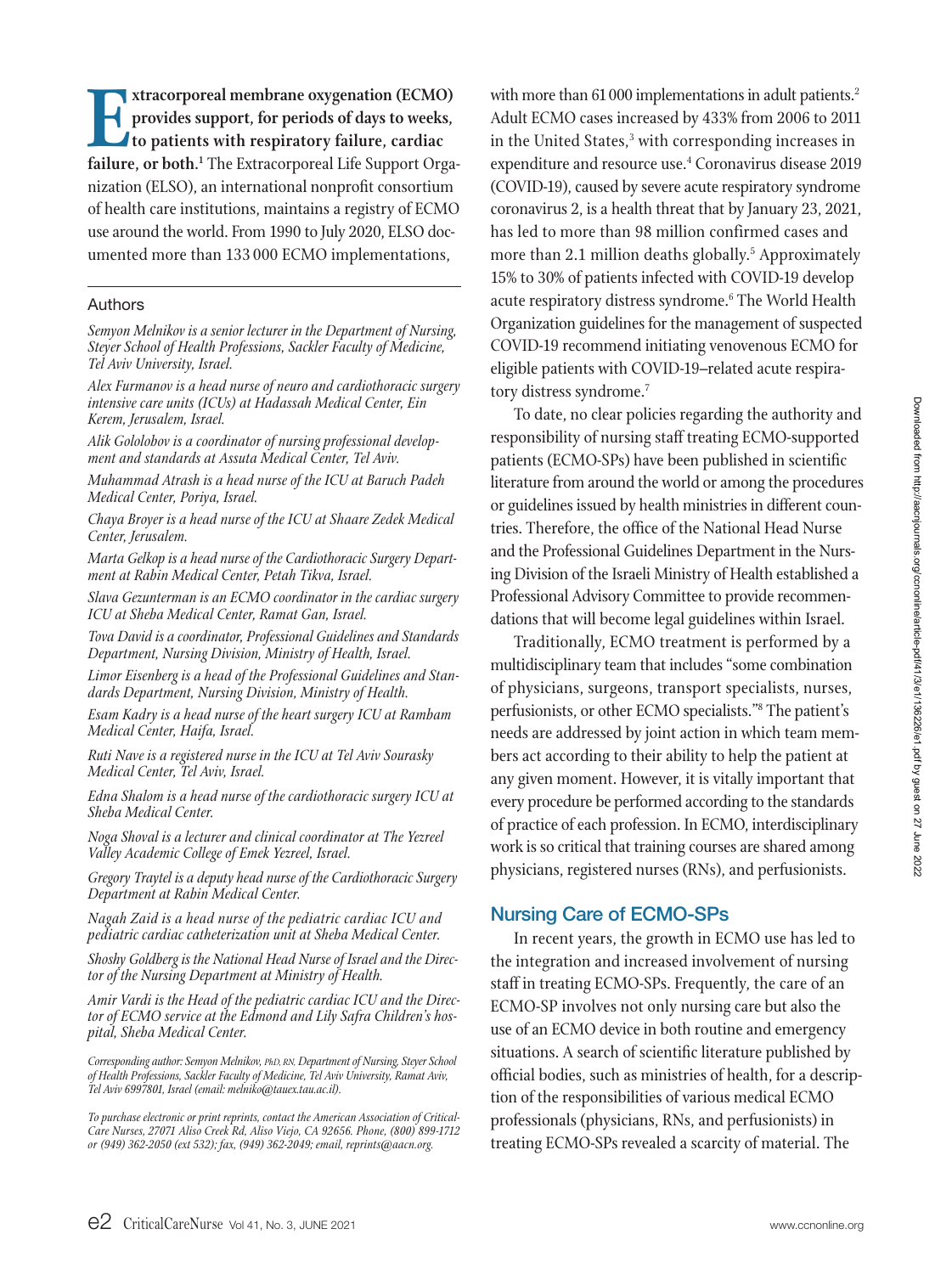New Zealand Ministry of Health, which developed a service model for ECMO, published guidelines for treating ECMO-SPs. 9 However, no specific guidelines for RNs were included in their service model.

To our knowledge, this article is the first to emphasize the role and responsibilities of RNs in treating ECMO-SPs. Involving RNs in treating ECMO-SPs requires formulating clear policies regarding the authority and responsibility of the nursing staff, establishing professional standards and quality measures, defining educational content to be provided by the relevant training institutions, and continuously monitoring compliance with quality standards.

### Division of Responsibility Between RNs and Perfusionists

In general, perfusionists and RNs can work with ECMO-SPs only if they have completed an ECMO course, currently provided in Israel by specific hospitals. Nursing and perfusion professionals have unique advantages when treating ECMO-SPs. Perfusionists have excellent knowledge of human anatomy and physiology, technical experience with and in-depth understanding of ECMO device technology, and awareness of the device flow behavior. Registered nurses understand the patient's physiological and pathophysiological state and the implications of changes in the patient's condition. Registered nurses also understand the technical problems that may befall the ECMO device. In addition, RNs have the advantage of being able to respond appropriately in emergency situations, whereas perfusionists are not licensed to assist patients in emergencies. Currently, the scope of practice and division of responsibilities between nurses and perfusionists are determined by the management of each hospital and therefore can vary among hospitals. Some hospitals have readily available perfusionists who can do a large part of the work. Other hospitals have no perfusionists at all, and when these hospitals take care of ECMO-SPs, nurses do most of the work. In these cases, perfusionists are available only in emergency situations. Availability must be kept in mind, and although medical centers differ, most have more RNs than perfusionists.

The multifaceted capabilities of RNs are illustrated by protocols for nurses in intensive care in general and ECMO care in particular. In both cases, RNs and physicians act as an integrated team with common training, where one professional learns from the other and they

work collaboratively. For example, administration of heparin to an ECMO-SP, a procedure that previously required a physician's order, has now become part of the nursing protocol. Registered nurses can now change heparin doses according to a protocol, without a physician's order. The RN is currently required only to inform the physician of any change in the dose. The example of heparin illustrates the concept that protocols can be developed for RNs to titrate a drug on the basis of coagulation test results.

#### Need for Dedicated ECMO Training

The increase in ECMO use has prompted a need for dedicated training for teams working in the field. The student population in ECMO courses taught in different hospitals might be composed of RNs, perfusionists, and physicians. All the professionals who pass this course will be qualified as ECMO technicians. The course content should be reviewed and endorsed by the ELSO.

## Establishment of the Professional Advisory Committee on Nursing Practice in the Care of ECMO-SPs

Migheritan shows the professional in different<br>the composed of RNs, perfusionists, and<br>the professionals who pass this course will<br>exceed and endorsed by the ELSO.<br>**ECMO technicians.** The course content<br>exed and endorsed b The focus of the national Professional Advisory Committee was to define evidence-based recommendations for nursing care of ECMO-SPs. The committee was composed of 15 leading senior RNs engaged in management, policy, administration, and education in 11 Israeli intensive care units (ICUs) from 11 medical centers. Of the committee members, 7 were departmental head RNs, 3 were ECMO nursing team leaders, 3 were RNs working in the education field, and 2 were professional guideline administrators. The

#### members met and responsibility of nursing staff in the treatment of ECMO-SPs are currently available. committee 4 times, with each session lasting approx-

imately 3 hours. During the sessions, the participants analyzed the latest evidence regarding nursing care for ECMO-SPs and shared their professional experiences of providing nursing care for ECMO-SPs. Participants also voiced opinions on the optimal role and scope of practice of RNs in treating ECMO-SPs. The committee reviewed current ECMO-SP treatment in Israel and around the world by appraising the relevant professional literature and the curricula of various educational and training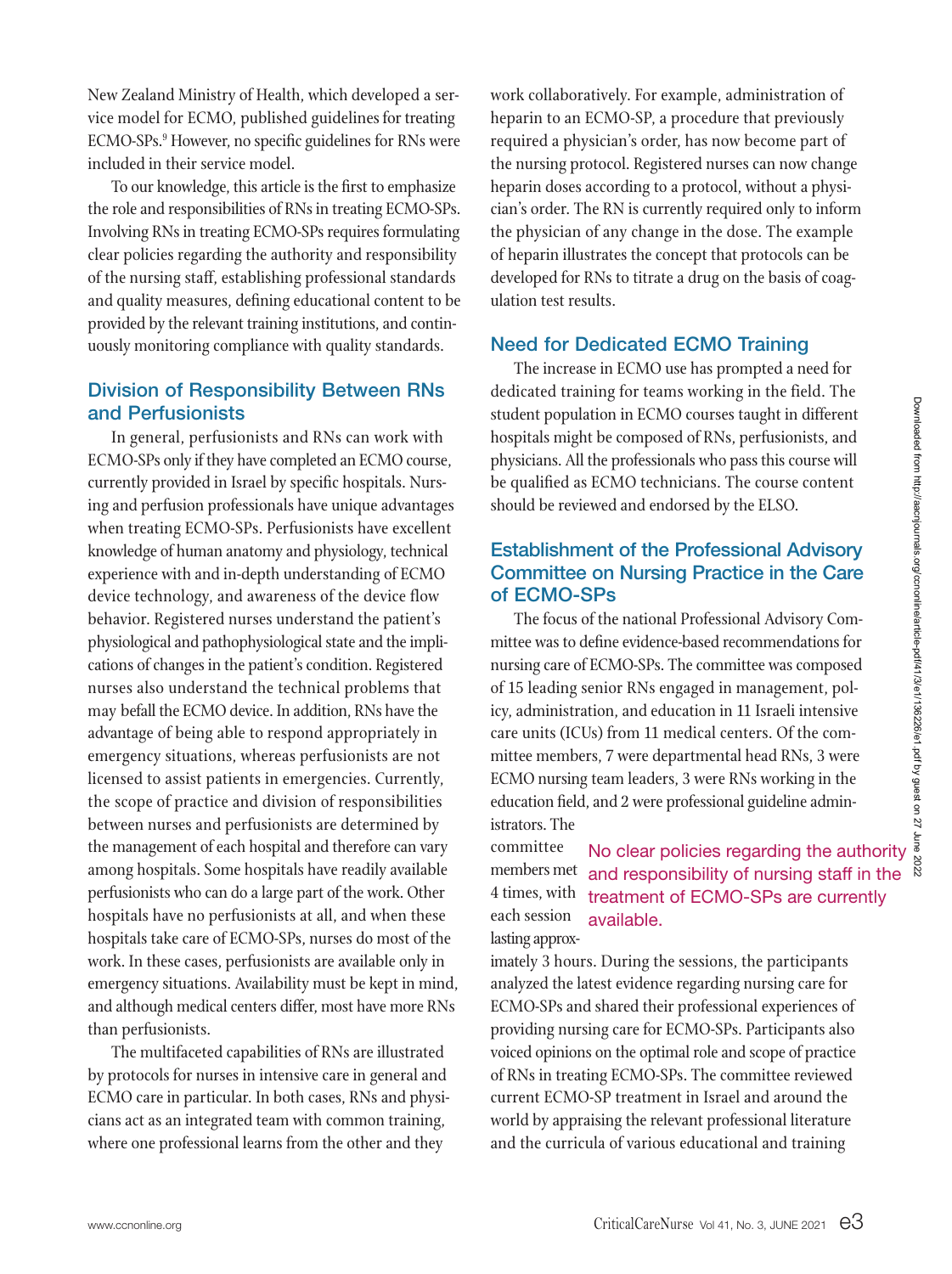programs for RNs. The committee formulated recommendations to establish a hierarchy of professional authorities and identified quality measures and mechanisms for their implementation. Several issues on which the committee reached consensus were prioritized and presented for action and future implementation.

#### Priority Subjects Identified

The members of the Professional Advisory Committee provided recommendations concerning several issues related to the treatment of ECMO-SPs. In their opinion, the following issues were the most urgent:

- Determining the boundaries of RNs' professional authority and responsibility, including a description of activities that fall under the auspices of different professional ranks of RNs (eg, generalist RNs and advanced practice RNs)
- Providing appropriate content for the various training programs available, such as generic, above-basic, and clinical specialization programs
- Defining quality measures/indexes for treating ECMO-SPs
- Implementing professional guidelines

#### Determining Boundaries of RNs' Professional Authority and Responsibility

Extracorporeal membrane oxygenation is usually carried out by a multidisciplinary team consisting of physicians, RNs, and perfusionists.<sup>8</sup> Responsibilities may vary depending on how many people are involved in the task, and there is currently no global agreement as to the opti-

## The focus of the National Professional to ECMO-SPs. Advisory Committee was to define evidence-based recommendations for nursing care of ECMO-SPs.

According to the ELSO guidelines, treatment of ECMO-SPs

mal ratio of RNs

should use a single-caregiver model, with a ratio of 1 RN to 1 patient.<sup>10</sup> In contrast, Priest et al<sup>11</sup> and Johnson<sup>12</sup> discussed a 2:1 model, with 1 RN in charge of treating the patient and 1 ECMO technician (nurse or perfusionist) looking after the ECMO machinery and circuit. According to the recommendations of the New Zealand Ministry of Health, caring for each ECMO-SP requires 2 RNs, 1 for the patient and 1 for the ECMO circuit, in the absence of a perfusionist.<sup>9</sup> Conversely, according to a position paper by the International ECMO Network, the

RN to patient ratio should be between 1:1 and 1:2, with 1 RN assigned to 1 or 2 ECMO-SPs. 13 In clinical settings where the ECMO-SP is primarily treated by an ICU RN, the ICU RN should be specifically trained to perform both tasks: providing care to the patient and managing the  $ECMO$  circuit.<sup>13</sup>

Similarly, there is no agreement regarding the responsibilities of RNs on ECMO teams. According to Priest et al, $11$  an RN on the ECMO team is primarily responsible for treating the patient and not for managing the ECMO device. However, the responsibilities of the RN may also include blood circulation testing (assessing the circuit tubing for blood clots and air bubbles) and fluid delivery, depending on the patient's hemodynamic state and whether the situation is an emergency. Circumstances might require RNs to undertake operations such as stopping the ECMO device and calling for help in cases of arterial or venous air entry, accidental decannulation, or massive blockage of blood circulation in the ECMO device. The role of the ECMO RN might also include calibrating gas flow and fraction of inspired oxygen or the blood flow device according to the protocol.

According to Mossadegh,<sup>14</sup> an RN in charge of a patient supported by ECMO must perform a head-totoe examination of the patient. This examination includes assessment of vital signs; a physical assessment noting signs of hypoperfusion (cold, clammy, and pale skin<sup>15</sup>) and diaphoresis; evaluation of neurological status (level of consciousness and bilateral pupillary response); and examination of intravenous catheters, dressings, and ventilation and infusion devices.<sup>14</sup> In addition to these tests, the RN monitors the ECMO device and evaluates potential risks associated with the device. Such tests include checks of the circuit (including the device's power supply plug and, on some devices, an additional on/off switch), liquids, air and oxygen, cannulas, tubing, gas mixer activity indicators, alarms, availability and readiness of the unit emergency resuscitation kit, and pressures (venous pressure, arterial pressure, and the pressure difference through the oxygenator).<sup>15</sup> During the regular care of ECMO-SPs, RNs also administer medications, request laboratory tests, and document care.<sup>16</sup>

In addition, the treatment of ECMO-SPs includes all usual required nursing care (such as pain management, infection prevention, and skin care) to prevent complications and maintain positive outcomes. Nurses should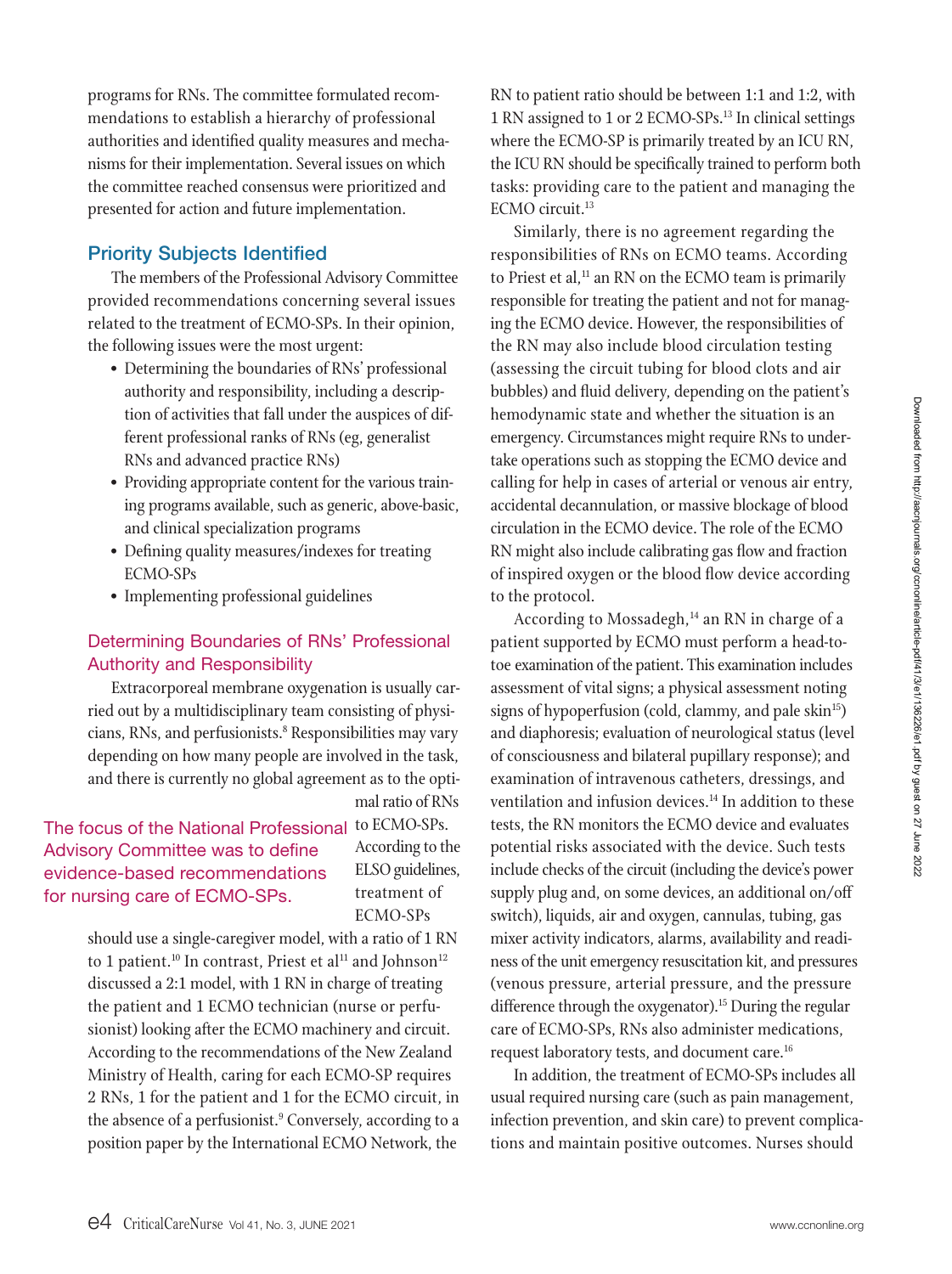|  |  | Table 1 Committee's main recommendations for extending nurses' responsibilities in treating ECMO-SPs |  |  |  |
|--|--|------------------------------------------------------------------------------------------------------|--|--|--|
|--|--|------------------------------------------------------------------------------------------------------|--|--|--|

| <b>Stage</b>                                                                                                                                                                                                                                                                                                                                                                                                                                                                                                                                                                                                                                                   | <b>Patient treatment</b>                                                                   | <b>ECMO</b> device                                                                                                                                                                                                                                                                                                                 |
|----------------------------------------------------------------------------------------------------------------------------------------------------------------------------------------------------------------------------------------------------------------------------------------------------------------------------------------------------------------------------------------------------------------------------------------------------------------------------------------------------------------------------------------------------------------------------------------------------------------------------------------------------------------|--------------------------------------------------------------------------------------------|------------------------------------------------------------------------------------------------------------------------------------------------------------------------------------------------------------------------------------------------------------------------------------------------------------------------------------|
| Preparing the patient and the<br>ECMO device                                                                                                                                                                                                                                                                                                                                                                                                                                                                                                                                                                                                                   | Assessing the patient's clinical condition                                                 | Helping prepare the ECMO device                                                                                                                                                                                                                                                                                                    |
| Connecting the patient to the<br>ECM <sub>0</sub>                                                                                                                                                                                                                                                                                                                                                                                                                                                                                                                                                                                                              | Performing cannulation procedure                                                           |                                                                                                                                                                                                                                                                                                                                    |
| Providing continuous treatment<br>Monitoring of ECMO-SPs according to body<br>and follow-up for ECMO-SP<br>systems using standard assessment tools.<br>Assessing the following:<br>$\checkmark$ Neurological status<br>$\checkmark$ Respiratory status<br>$\checkmark$ Hemodynamic status<br>$\checkmark$ Fluids and electrolyte balance<br>$\checkmark$ Kidney function<br>$\checkmark$ Nutritional status<br>$\checkmark$ Infectious status<br>$\checkmark$ Skin integrity, with an emphasis on wound<br>examination and placement of catheters<br>Identifying deterioration in the patient's condition<br>and reporting findings to the attending physician |                                                                                            | Monitoring the ECMO device<br>Taking samples from the ECMO device<br>tubing<br>Providing medical treatment through the<br><b>FCMO</b> device tubes<br>Providing blood and blood products<br>through the ECMO device tubes<br>Providing ongoing operation of the ECMO<br>device<br>Identifying and treating emergency<br>situations |
| Weaning the patient from the<br><b>ECMO</b> device according to<br>a prepared protocol                                                                                                                                                                                                                                                                                                                                                                                                                                                                                                                                                                         | Monitoring the patient<br>Detecting deterioration in the patient's condition               | Withdrawing and ending ECMO device<br>support                                                                                                                                                                                                                                                                                      |
|                                                                                                                                                                                                                                                                                                                                                                                                                                                                                                                                                                                                                                                                | Abbreviations: ECMO, extracorporeal membrane oxygenation; ECMO-SP, ECMO-supported patient. |                                                                                                                                                                                                                                                                                                                                    |

prevent complications such as bleeding, clot formation, hemolysis, and decannulation.<sup>14</sup> Dalia et al<sup>17</sup> recommended nursing ECMO-SP care protocols including blood cultures obtained by a nurse ECMO technician, pupil assessment and documentation every 2 hours, daily sedation holidays, and daily sterile dressing changes of the ECMO insertion sites. Emergencies require RNs to notify the physician in cases of bleeding, air in the circuit, accidental decannulation, and lethal arrhythmias or cardiopulmonary resuscitation.<sup>17</sup>

One of the committee's main recommendations was to extend RNs' responsibilities in treating ECMO-SPs in a number of areas (Table 1). The Israeli Ministry of Health accepted the committee's recommendations and issued guidelines regulating the role of RNs and the scope of their responsibilities in treating ECMO-SPs. The guidelines are intended for RNs trained in a recognized course in an acute intensive care field, such as an integrated intensive care course, pediatric intensive care course, or neonatal intensive care course. The responsibility for the development and operation of the courses lies with the Nursing Division of the Israeli Ministry of Health. Different intensive care courses make it possible to upgrade the professional work of certified RNs by adding skills, authorities, and areas of responsibility.

# Providing Appropriate Content for Training Programs

Extracorporeal membrane oxygenation is a high-risk procedure requiring professional education. The ELSO has published several papers describing ECMO treatment recommendations.18-20 In addition to these ELSO guidelines, certain authors (eg, Van Kiersbilck et al<sup>21</sup>) have recommended areas of knowledge that RNs should study to treat patients effectively and safely. Dalia et al<sup>17</sup> recommended that a qualified RN teach an annual ECMO class for all nursing staff caring for ECMO-SPs. Despite these sporadic recommendations, no standardized educational program for becoming an ECMO RN/specialist has yet been approved by any ministry of health. The committee recommended updating a generic/basic RN training curriculum and made the suggestions described in Table 2.

Treating ECMO-SPs and operating ECMO devices are highly complex and require knowledge, skill, and experience. Generic and above-basic training in ECMO, as recommended by the committee, provides only basic theoretical knowledge, which is insufficient to support skilled and independent treatment of ECMO-SPs. For this reason, the committee further recommended the establishment of a dedicated ECMO course that would be recognized by an official authority such as the Israeli Ministry of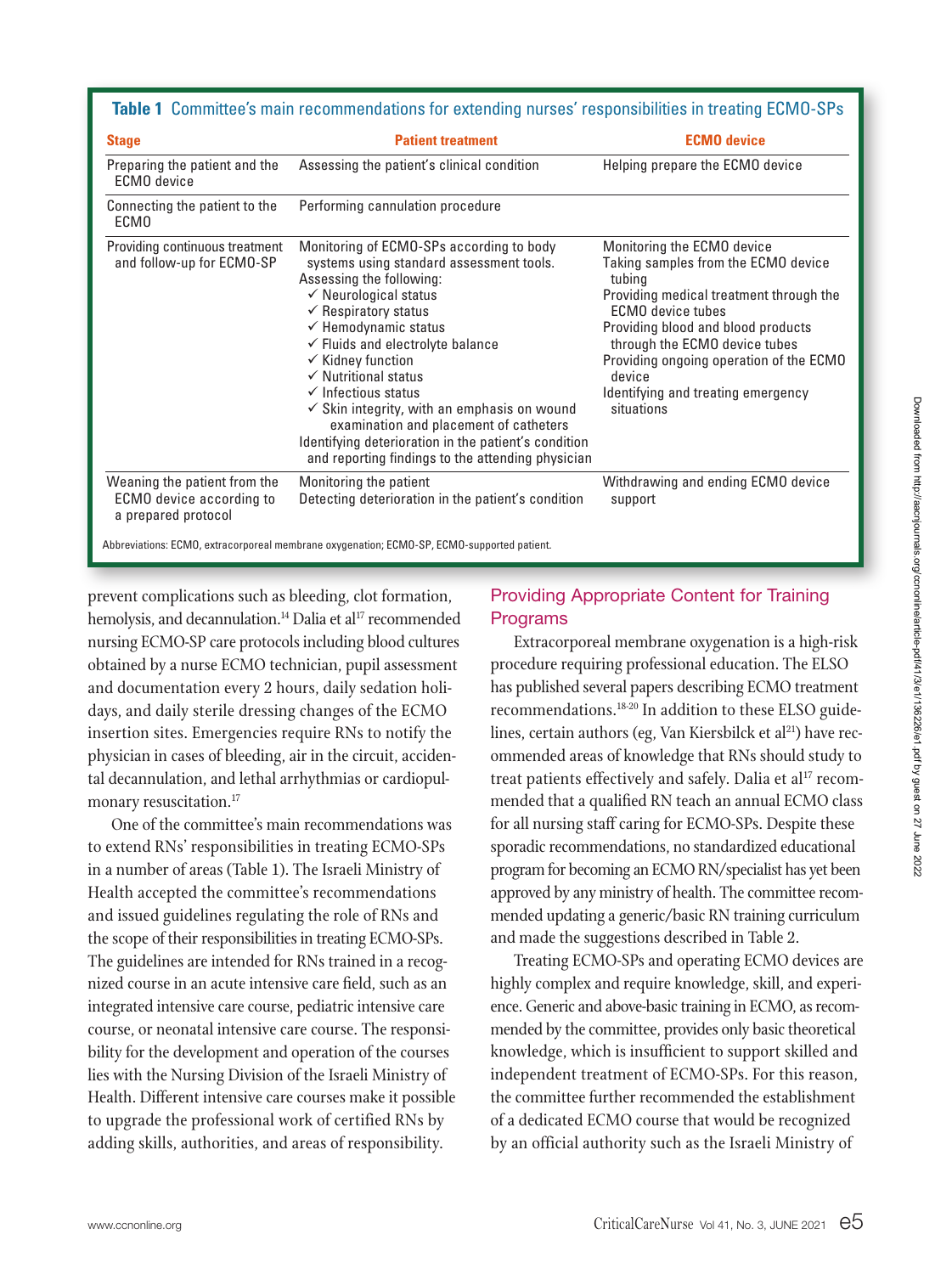| <b>Educational program</b>                                                                                                                                      | <b>Main subjects</b>                                                                                              | <b>Hours</b>     |
|-----------------------------------------------------------------------------------------------------------------------------------------------------------------|-------------------------------------------------------------------------------------------------------------------|------------------|
| Generic/basic training                                                                                                                                          | Introduction to ECMO treatment<br>Indications and contraindications<br>Introduction to different types of ECMOs   | 2 Academic hours |
| Above-basic training<br>Integrated intensive care course<br>Pediatric intensive care course<br>Neonatal care intensive care course<br>Emergency medicine course | Management of ECMO device<br>Multidisciplinary teams in ECMO-SP treatment<br>Nurses' role in the care of ECMO-SPs | 2 Academic hours |

Health to authorize RNs to treat ECMO-SPs. The recommendation included course content, hours of study, required practical experience, methods of examining the students, and method of issuing an ECMO license. The committee recommended periodic training renewal, including ECMO license renewal, similar to training for treatment of acute conditions (eg, ICU courses). The committee also recommended that the course content match the professional standards for ICU training laid out by the ELSO and that the course be recognized by the ELSO to ensure updates to current professional knowledge and compliance with international standards.

The COVID-19 pandemic has created a huge need to train large numbers of additional ECMO technicians in various professions, such as nurses, perfusionists, and physicians. However, opening an ELSO-endorsed course is currently impossible because during the pandemic,

an ELSO

Introducing international standards would representaensure the safety and effectiveness of ECMO-SP nursing care through quality and risk management.

tive cannot be present to endorse the course.

Therefore, to train new ECMO technicians, the Israel ECMO Society has implemented the ELSO requirements, aiming to obtain future ELSO endorsement of the course. The ECMO course is urgent because ECMO technicians must be trained to provide care to ECMO-SPs with COVID-19. In addition to the designated course, the committee recommended establishing an internal training program in every ICU that provides ECMO treatment.

Globally, nurses and midwives account for approximately 50% of health care professionals.<sup>22</sup> Nurses function as leaders in areas such as practice, education, and research. Defining nurses' authority and responsibilities in the treatment of ECMO-SPs might give nurses an opportunity to take action, to invest their training and experience, and to strengthen nursing leadership, ensuring their role in the development of policy and the treatment of ECMO-SPs.

The definitions proposed by the committee for the scope of practice, responsibilities, and training of nurses may have implications for a variety of areas. However, hospitals with a low frequency of ECMO-SP treatments may have limited ability to accept the proposed changes in nurses' scope of practice, responsibilities, and training. Management teams in centers with a low frequency of ECMO treatment will need to make decisions according to their centers' specific needs.

#### Defining Relevant Quality Measures

Quality measures are defined as "tools that help us measure or quantify healthcare processes, outcomes, patient perceptions, and organizational structure and/ or systems."23 Because no detailed quality measures for ECMO treatment appeared in the literature, the committee recommended creating detailed quality measures corresponding to nursing practice (Table 3).

#### Implementing Guidelines

The committee recommended implementing ongoing controls in the following areas:

- Use of RNs' professional potential in the field of acute care and in exceptional activities, subject to approval by authorities such as the Israeli Ministry of Health
- Development of quality controls to be adopted by the Ministry of Health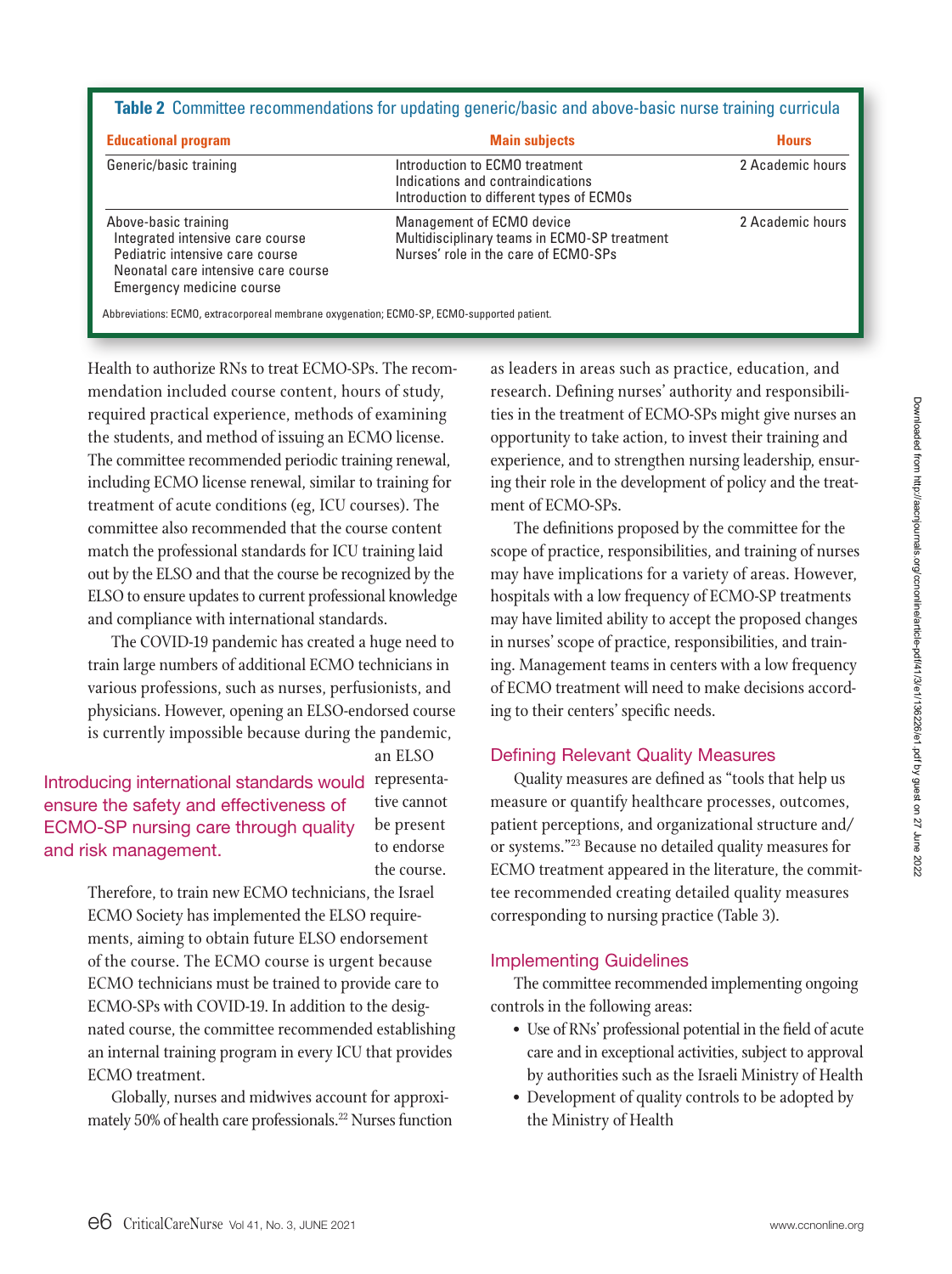#### **Table 3** Committee recommendations for defining relevant quality measures

| <b>Measure</b>                              | <b>Characteristics</b>                                                                                                                                                                      | <b>Explanation and measurement method</b>                                                                                                                                                                       |
|---------------------------------------------|---------------------------------------------------------------------------------------------------------------------------------------------------------------------------------------------|-----------------------------------------------------------------------------------------------------------------------------------------------------------------------------------------------------------------|
| Skin integrity                              | Assess and manage pressure ulcers.                                                                                                                                                          | ECMO-SPs experience low tissue perfusion and have a high risk<br>for developing pressure ulcers. Monitoring skin integrity<br>regularly (once every 8 hours) is necessary.                                      |
| Pain assessment<br>according to the<br>CPOT | Use the CPOT to estimate pain in patients<br>receiving or not receiving mechanical<br>ventilation who are unable to report pain<br>intensity. This scale is intended for use in<br>the ICU. | ECMO is an invasive treatment. Periodic pain assessment is<br>required and should be done according to this tool, which<br>measures pain level on a scale of 0 to 8.                                            |
| RASS, followed<br>by the CAM-ICU            | Use the RASS score to assess sedation<br>depth and the CAM-ICU to determine the<br>presence of delirium.                                                                                    | Treatment with ECMO requires continuous sedation; scales<br>are required to assess sedation depth and delirium.                                                                                                 |
| <b>Bowel movements</b>                      | Assess the presence of bowel movements.<br>Record the number of defecations per day.                                                                                                        | Treatment with ECMO requires administration of drugs with<br>adverse effects, including slower bowel activity and consti-<br>pation. Follow-up and intervention in this area are required.                      |
| Body heat<br>regulation                     | Obtain body temperature measure-<br>ments to maintain temperature within<br>the normal range.                                                                                               | ECMO-SPs are affected by the temperature of the blood circu-<br>lating in the outer circulation path. The ECMO device is<br>equipped with heat-regulation devices that are subject to<br>operation and control. |
|                                             | ECMO-SP, ECMO-supported patient; ICU, intensive care unit; RASS, Richmond Agitation-Sedation Scale.                                                                                         | Abbreviations: CAM-ICU, Confusion Assessment Method for the ICU; CPOT, Critical-Care Pain Observation Tool; ECMO, extracorporeal membrane oxygenation;                                                          |

### Recommendations for International Standards for RNs Treating ECMO-SPs and Using ECMO Devices

No international standards for nursing care of ECMO-SPs currently exist. Introducing international standards would ensure the safety and effectiveness of ECMO-SP nursing care through quality and risk management. International standards would also help establish new evidence-based nursing practices.

## Formulation of Israeli Ministry of Health Guidelines for Professions Involved in ECMO

The committee's recommendations regarding the enhanced role of nurses in ECMO-SP treatment were submitted for examination by the Israeli Ministry of Health because of the need for interprofessional collaboration of all sectors concerned, including RNs, perfusionists, and physicians. The Israeli Ministry of Health committee has been divided into a number of subcommittees that will examine the scope of responsibilities of each of the professions involved, with an emphasis on RNs and perfusionists. Topics to be considered include professional training for RNs and perfusionists, their competencies and responsibilities, and the creation of standards and regulatory procedures with reference to

the rates of RNs and perfusionists according to the number of ECMO devices and ECMO treatments in a particular medical center. The Professional Advisory Committee is aware that the work should be carried out in full cooperation with other medical professionals (such as perfusionists and physicians) involved in ECMO-SP treatment. Following submission of the draft recommendation to the Israeli Ministry of Health, a circular with guidelines for all professions involved in ECMO treatment will be issued.

#### Need for Evidence-Based Outcomes

The recommendations of the committee regarding the scope of practice, educational programs, and introduction of quality measures in the treatment of ECMO-SPs are based on the clinical experience and knowledge of the committee members but are not evidence based. Future studies providing evidence-based outcomes from other countries following the committee's suggestions are recommended.

#### **Conclusions**

Qualified and safe nursing care for ECMO-SPs can only be provided when RNs are aware of the boundaries of their professional authority and the scope of their practice and responsibilities within the interdisciplinary